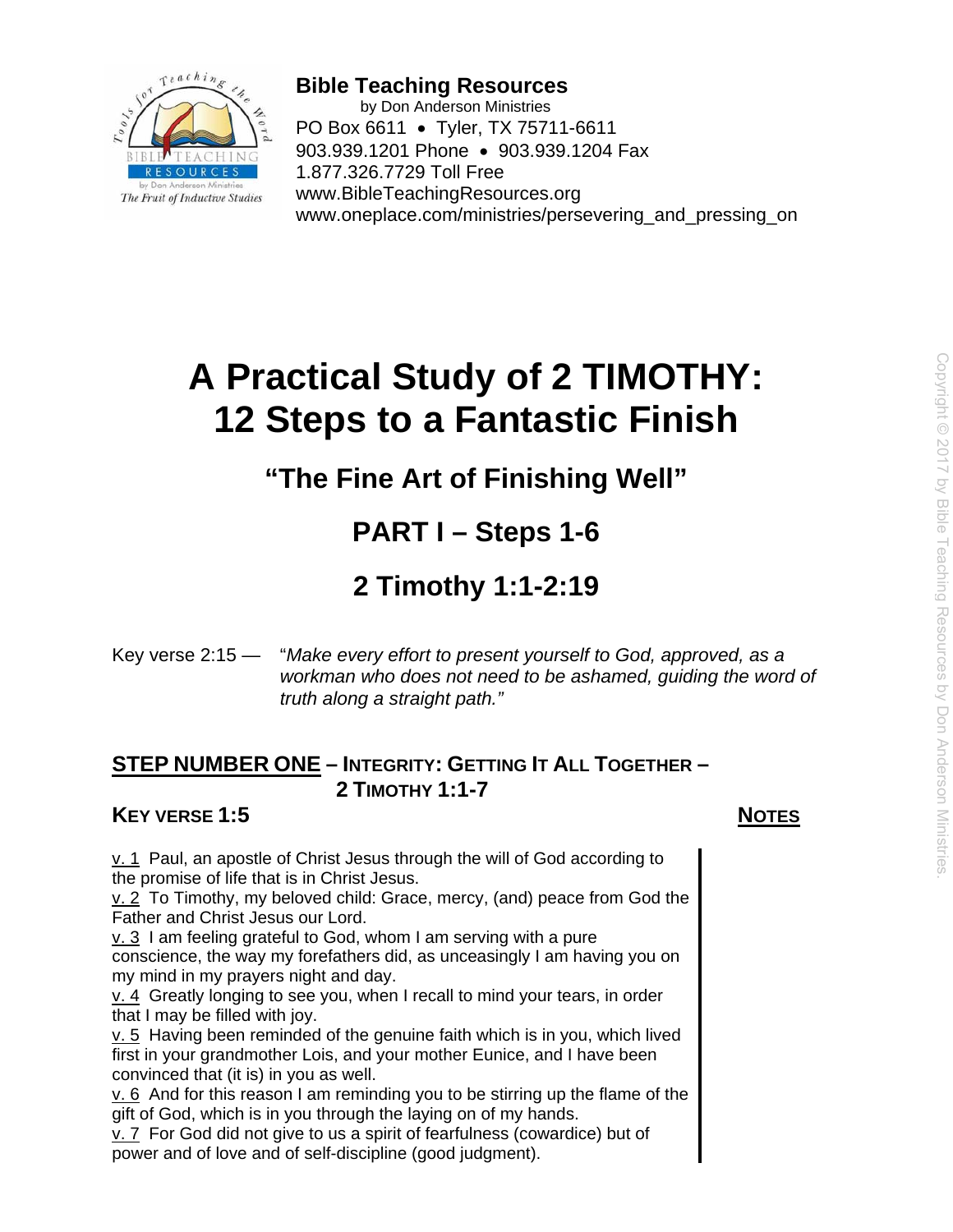#### **QUESTIONS:**

- 1. Read 2 Timothy 1:1-7 and in your own words pull out the main thought of this passage.
- 2. What three things come from "God the Father" in verse 2? What do these words mean?
- 3. How does Paul serve the Lord, according to verse 3?
- 4. Why does Paul remember Timothy's tears when they parted?
- 5. What kind of faith did Timothy have?
- 6. Who else in his family had faith like his?
- 7. What is Timothy asked to do in verse 6?
- 8. Describe the Spirit that has been given to us in verse 7.
- 9. What verse in the study has meant the most to you?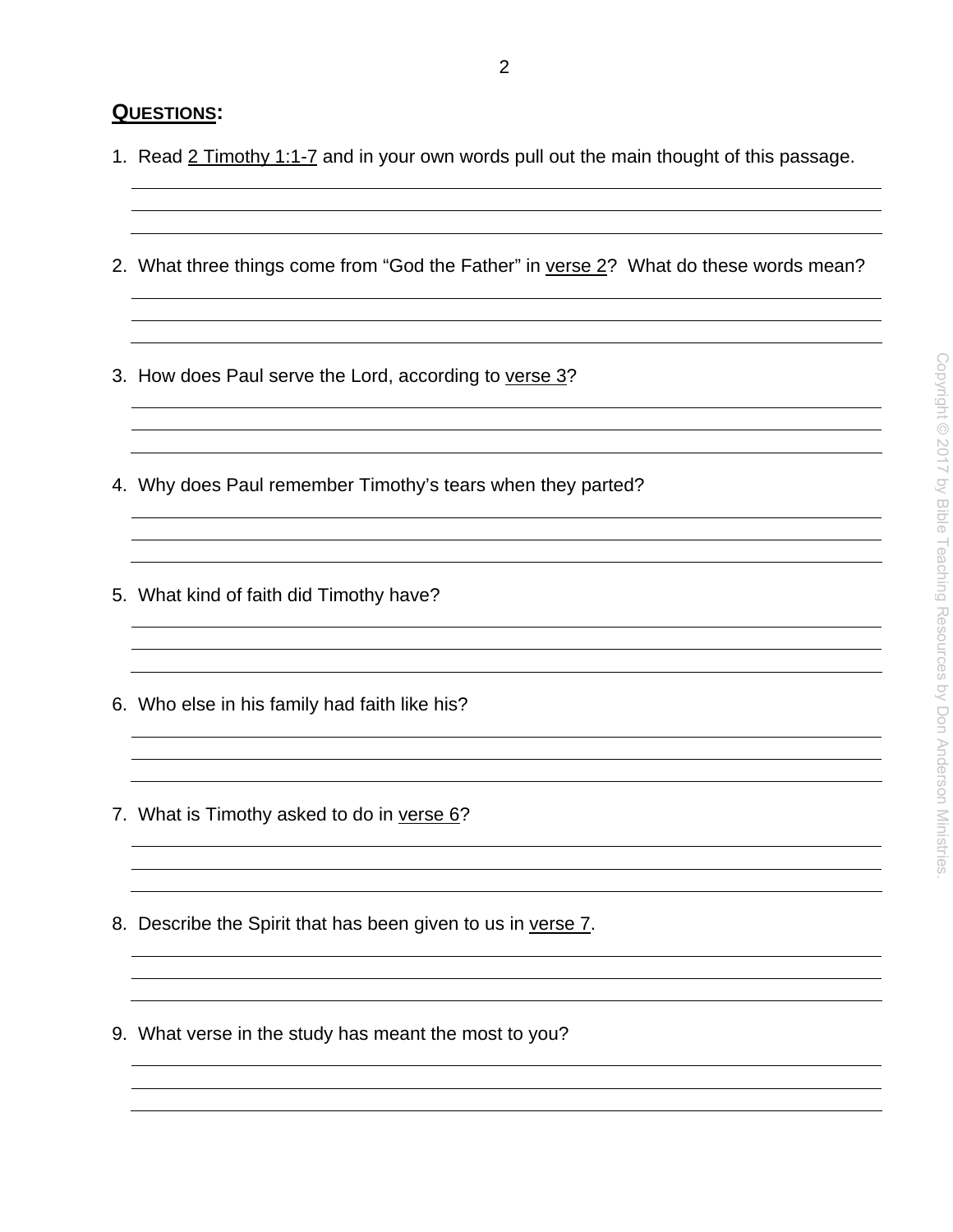10. What lesson have you learned from this study?

**LESSONS FROM THE PASSAGE:** 

What are some of the lessons we can learn from this particular study?

- LESSON #1: The apostle Paul is in the center of the will of God, proclaiming "the promise of life that is in Christ Jesus" (verse 1).
- LESSON #2: Even though the apostle is facing eminent death, it has not affected God's "promise of life" (see John 11:25, 26).
- LESSON #3: Friendship really matters late in the game.
- LESSON #4: Is Jesus Christ really your Lord?
- LESSON #5: In the process of preparing to meet the Lord, stay focused on the three A's: (1) your attitude of gratitude; (2) address all the issues in your life; and (3) appeal to the Lord in prayer.
- LESSON #6: Lord, help me to maintain a continual contentedness under Your sovereign hand.
- LESSON #7: Lord, I want to be honest and transparent in every area of my life so I can bear witness to the fact that I have a "pure conscience" before You (verse 3).
- LESSON #8: Lord, the goal of my life in these remaining years is to be a man of integrity and getting it all together in a "genuine faith" (verse 5).
- LESSON #9: Lord, help me to light it up, lay it on, and leave a legacy.
- LESSON #10: "Lord, take my lips and speak through them; take my mind and think through it; take my heart and set it on fire."—W. W. H. Aitken.
- LESSON #11: Lord, may the remaining years of my life be marked by the presence of Your Spirit with a holy boldness, with "power," with self-sacrificial "love," and "self-discipline" (verse 7).
- LESSON #12: Do you know what your spiritual gift is?

LESSON #13: Is the Spirit's "power," "love," and "self-discipline" evident in your life? (verse 7).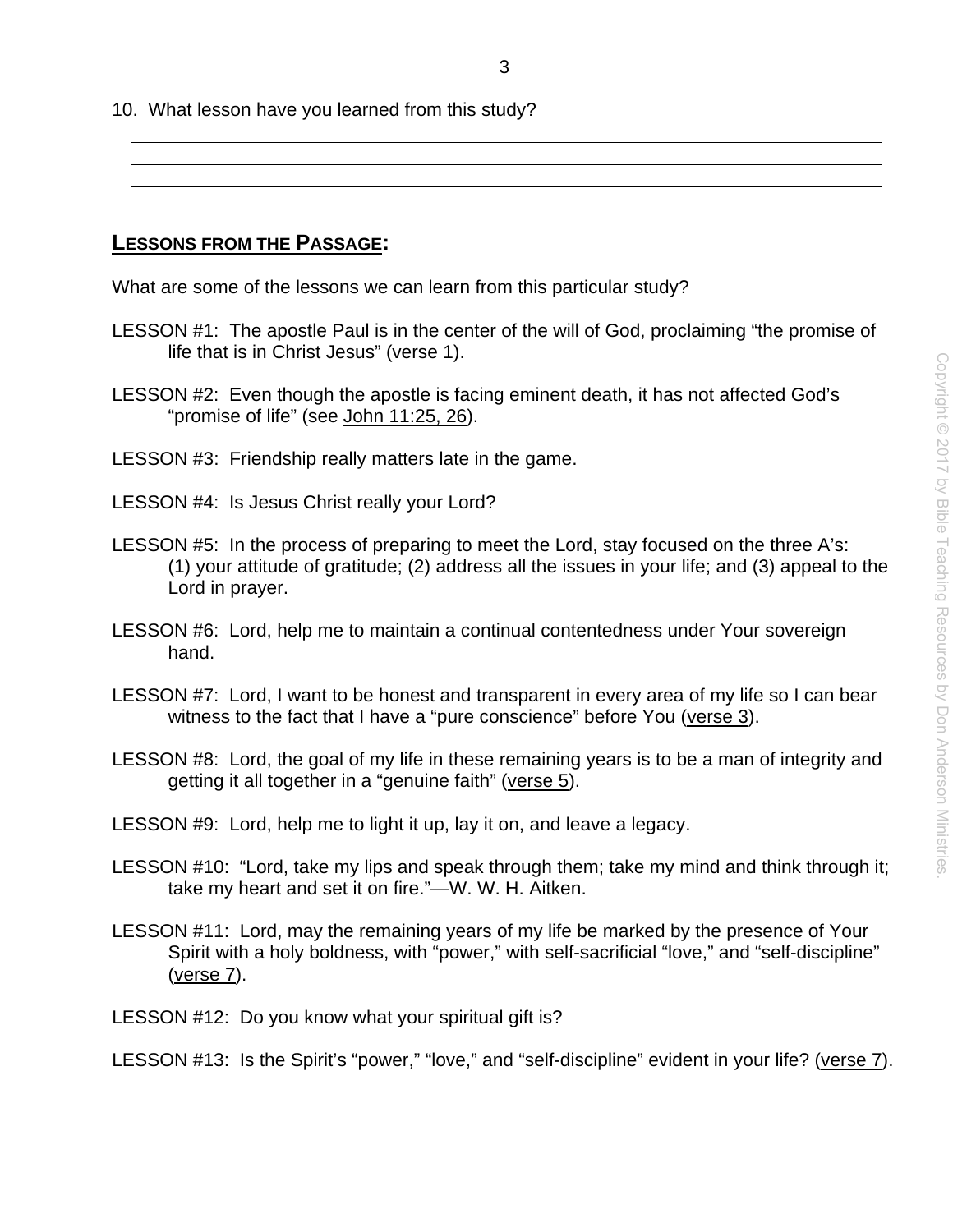## **ADDITIONAL NOTES:**

# **STEP NUMBER TWO – CONVICTION: HERE I STAND, GOD HELP ME – 2 TIMOTHY 1:8-12**

### **KEY VERSE 1:8** NOTES

 $v. 8$  Therefore, do not be ashamed of the testimony borne by our Lord, nor of me His prisoner; but join with me in suffering for the gospel according to the power of God;

v. 9 The one who saved us and called us with a holy calling, not according to our works, but according to His own purpose and grace, which was given us in Christ Jesus before the beginning of time.

v. 10 But now has been made known through the appearing of our Savior, Christ Jesus, who on the one hand broke the power of death and on the other brought to light, life and immortality through the gospel.

v. 11 For which I was appointed a preacher and an apostle and a teacher. v. 12 For this reason, I am also suffering these things, But I am not ashamed, for I am knowing whom I have believed and I have been convinced that He is able to guard that which has been entrusted to Him until that day.

# **QUESTIONS:**

1. Read 2 Timothy 1:8-12 and in your own words pull out the main thought of this passage.

2. What two things does Paul ask Timothy not to be ashamed of in verse 8?

3. What else does he ask him to do in verse 8?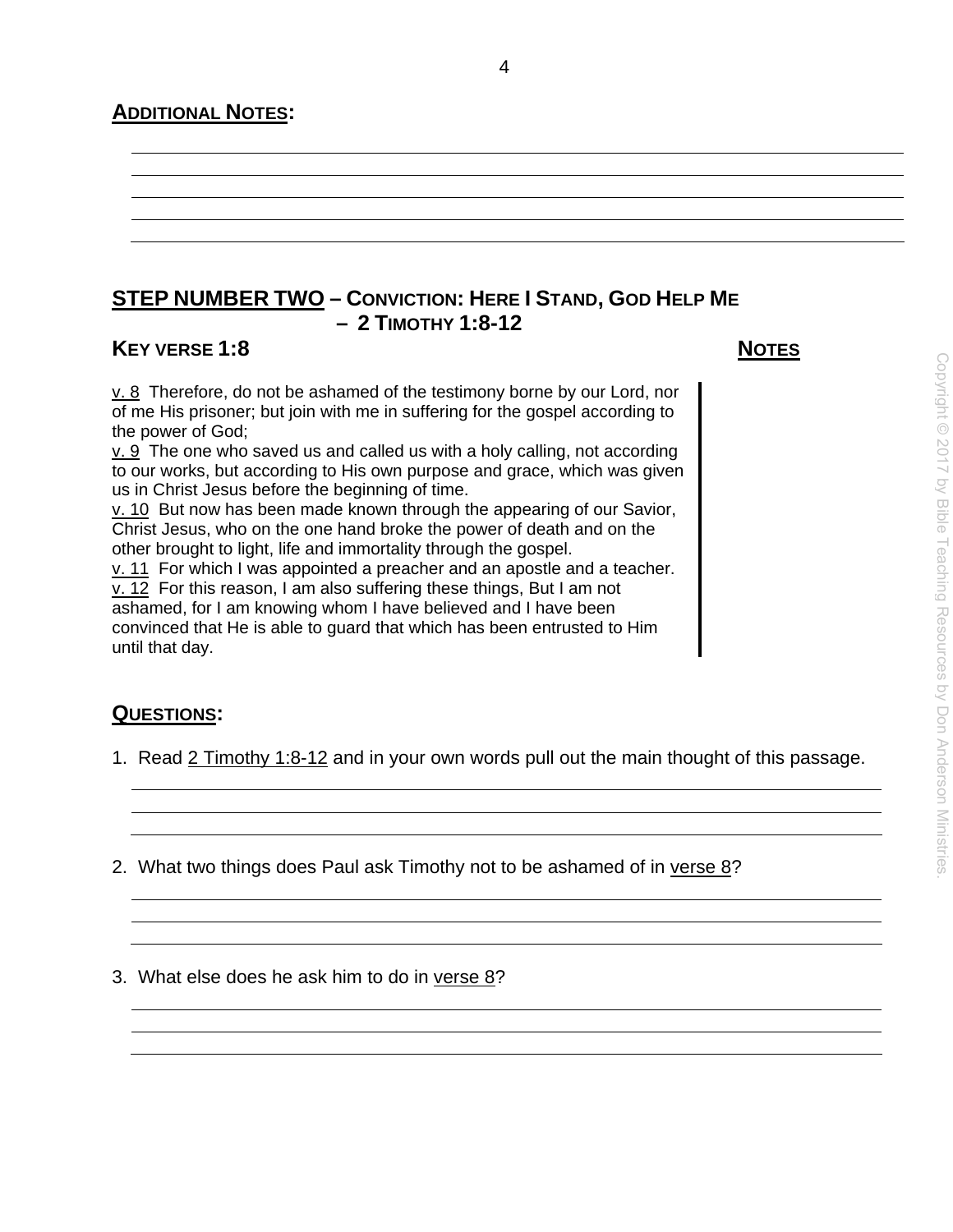- 4. What two things has God done for us in verse 9?
- 5. What has Christ done for us in verse 10?
- 6. Can you describe Paul's work in verse 11?
- 7. Is Paul ashamed of the fact that he is suffering? If not, why not?
- 8. What day do you think Paul is referring to in verse 12?
- 9. What verse in the study has meant the most to you?
- 10. What lesson have you learned from this study?

### **LESSONS FROM THE PASSAGE:**

What are some of the lessons we can learn from this particular study?

- LESSON #1: Do you consider yourself to be a person of strong convictions?
- LESSON #2: When the culture questions your convictions, can you with Martin Luther say: "Here I stand, God help me"?
- LESSON #3: Are you able to boldly proclaim Christ when the opportunity presents itself for witness?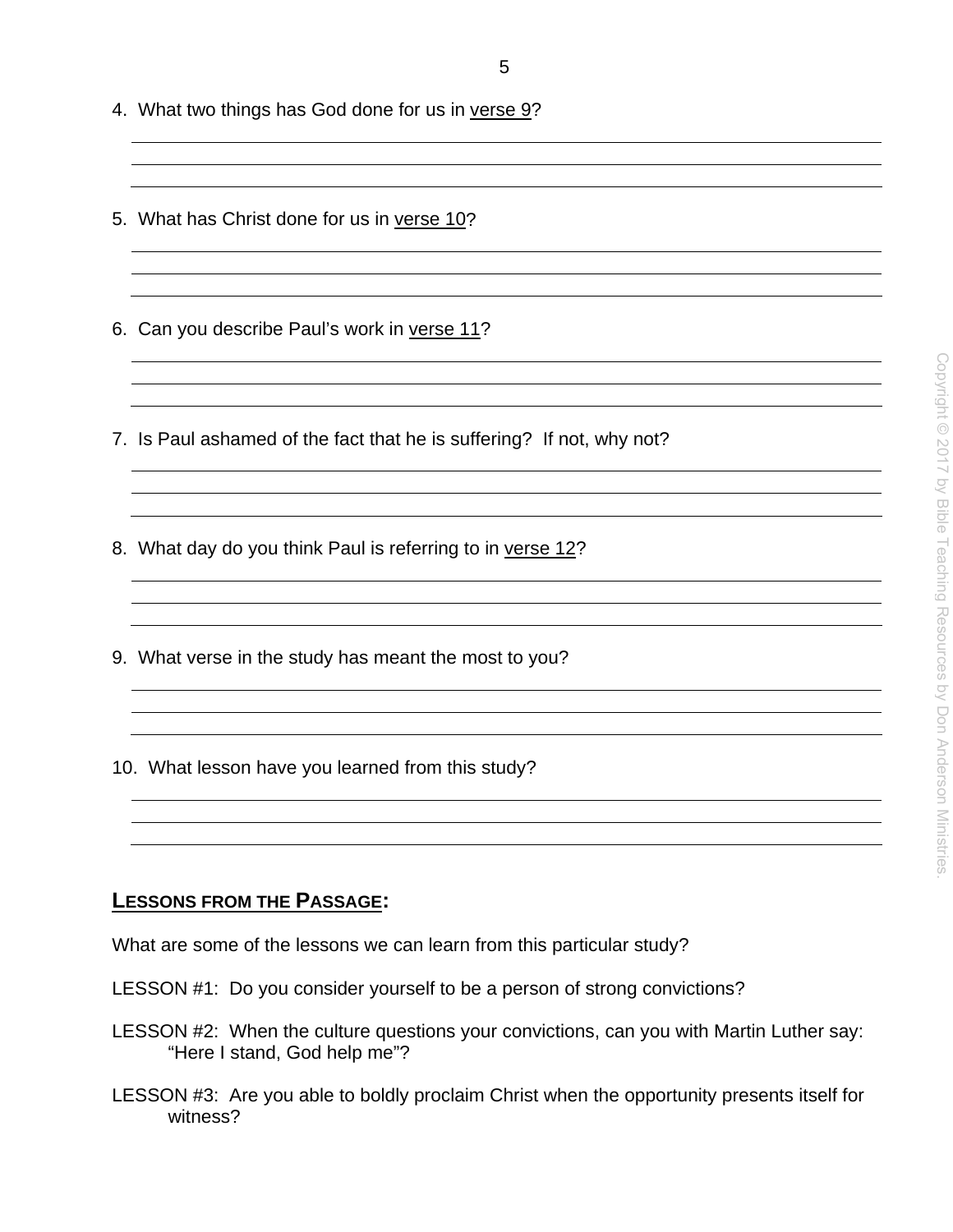LESSON #4: When is the last time you shared your faith with someone?

LESSON #5: Suffering is a part of the divine curriculum to make us more Christlike.

- LESSON #6: When we are suffering, we can trust His sovereignty and His strength to be made perfect in our weakness.
- LESSON #7: Lord, help me to maintain a continual contentedness under Your sovereign hand.
- LESSON #8: Are you making progress in a life of holiness?
- LESSON #9: "If you are to be saved, it must be an act of sovereign grace" (Spurgeon).

LESSON #10: Can you face death with confidence?

LESSON #11: Can you say "I am knowing whom I have believed" (verse 12)?

LESSON #12: Are you investing faithfully in light of the judgment seat of Christ?

# **ADDITIONAL NOTES:**

# **STEP NUMBER THREE – COURAGE: I AM WILLING TO PAY THE PRICE – 2 TIMOTHY 1:13-18**

# **KEY VERSE 1:13** NOTES

v. 13 Be holding fast the standard of sound words which you heard from me, in faith and love which are in Christ Jesus.

v. 14 Guard the precious deposit which has been entrusted to you through the Holy Spirit who is dwelling in us.

v. 15 You are knowing this, that all who are in Asia turned away from me, among whom are Phygellus and Hermogenes.

v. 16 May the Lord grant mercy to the household of Onesiphorus, because he often refreshed me and was not ashamed of my chain.

v. 17 But when he was in Rome, he eagerly searched for me and found me.

v. 18 May the Lord grant to him to find mercy from the Lord on that day.

And what services he rendered in Ephesus you are knowing very well.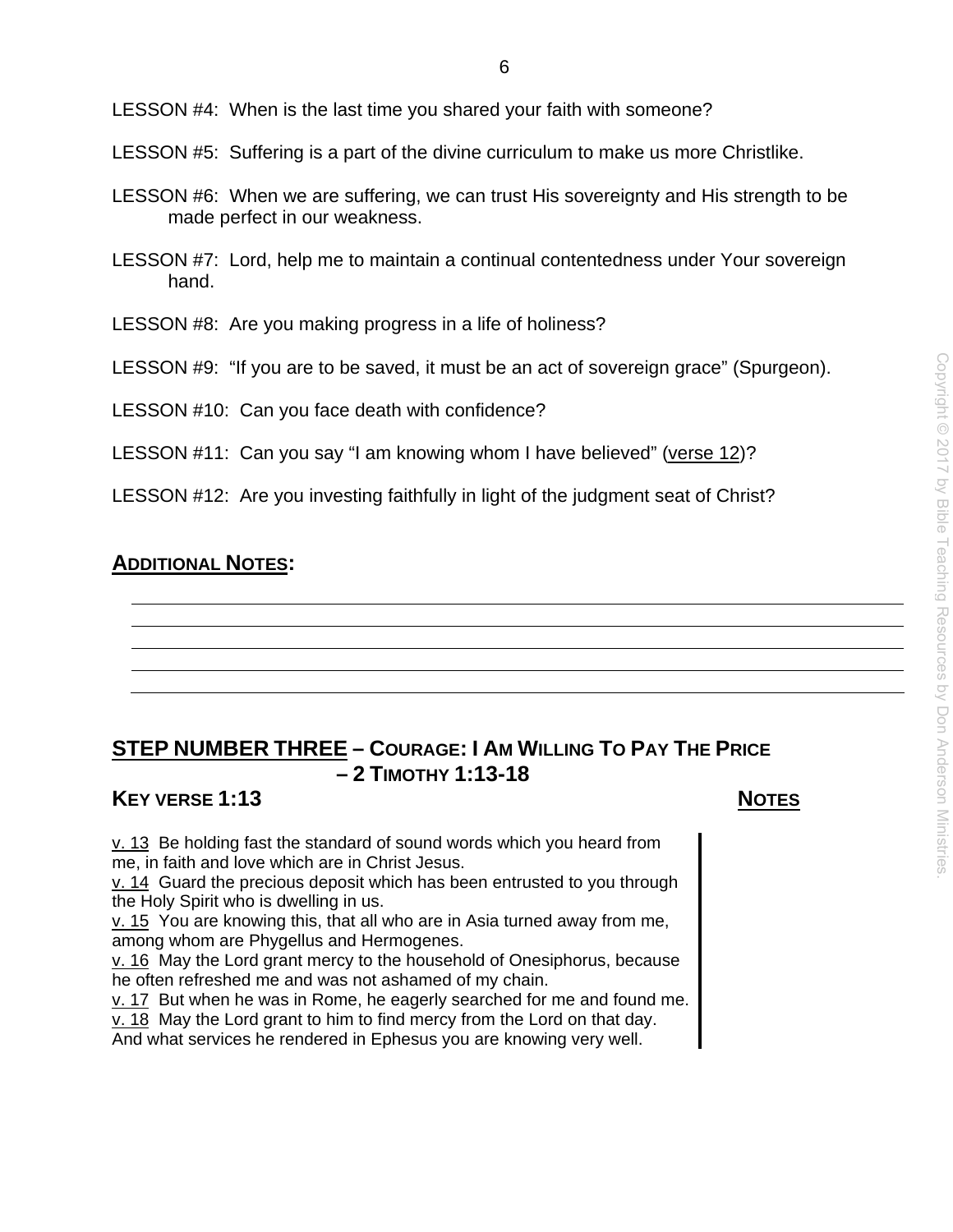### **QUESTIONS:**

1. Read 2 Timothy 1:13-18 and in your own words pull out the main thought of this passage.

<u> 1980 - Johann Stoff, amerikansk politiker (d. 1980)</u>

- 2. What is Timothy asked to do in verse 13?
- 3. Who is going to help Timothy in verse 14?
- 4. What did the people in Asia do to Paul in verse 15?
- 5. What did Onesiphorus do in verse 16?
- 6. What did Onesiphorus do in verse 17?
- 7. What is Paul's wish for Onesiphorus in verse 18?

- 8. In what other city did Onesiphorus minister?
- 9. What verse in the study has meant the most to you?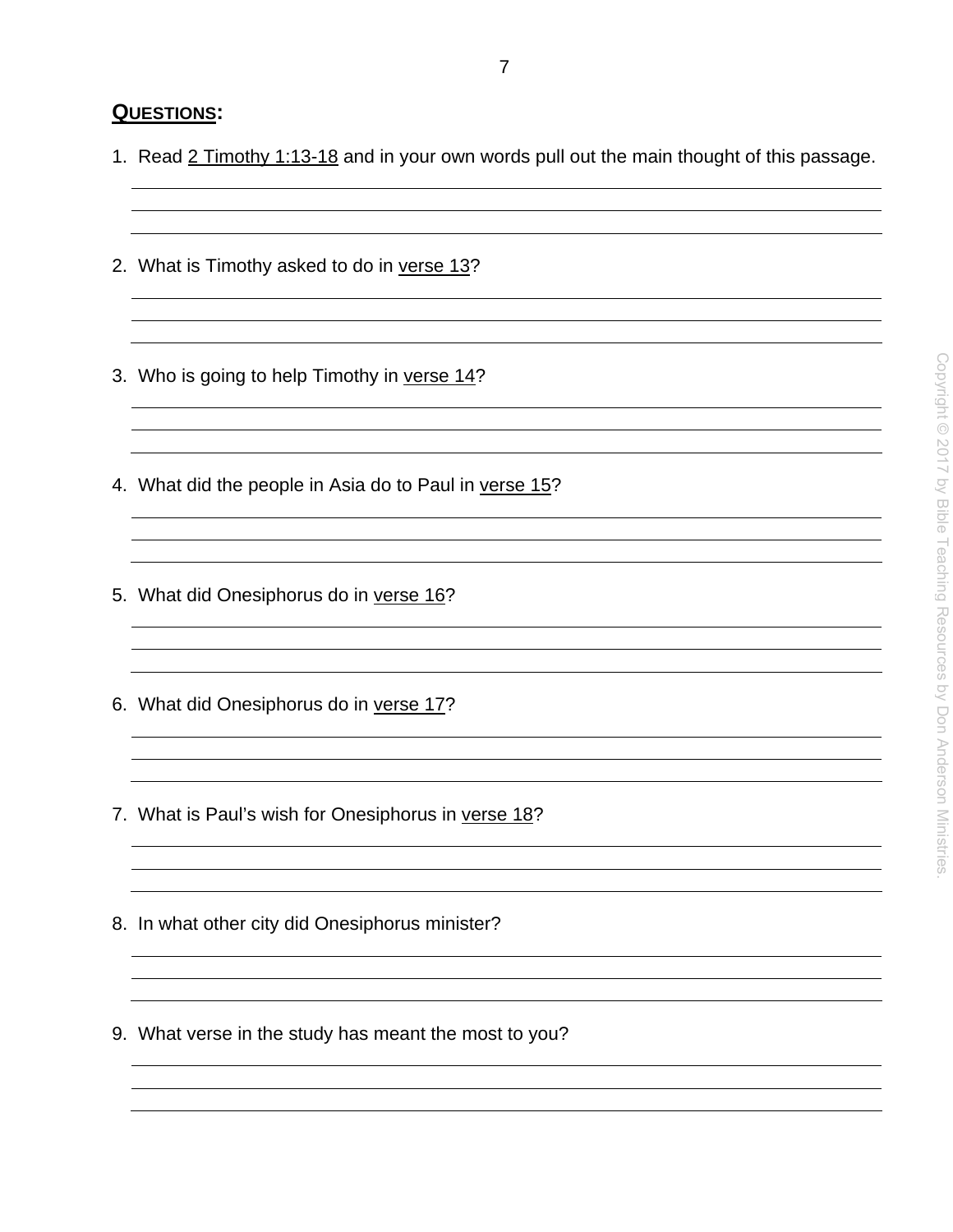10. What lesson have you learned from this study?

**LESSONS FROM THE PASSAGE:** 

What are some of the lessons we can learn from this particular study?

- LESSON #1: Are your convictions strong enough that you will manifest the courage that it takes to stand against a contemporary culture?
- LESSON #2: Have you built your Christian profession upon the Solid Rock so that when the storms assail it, you will be seen as holding fast?
- LESSON #3: Can you say with the apostle: "according to my earnest expectation and hope, that I shall not be put to shame in anything, but that with all boldness, Christ shall even now, as always, be exalted in my body, whether by life or by death" (Phil. 1:20)?
- LESSON #4: Are you guarding the "precious deposit [of the gospel] which has been entrusted to you through the Holy Spirit" (verse 14)?
- LESSON #5: Is the Holy Spirit carrying out His function in your life in quiding you into all truth?
- LESSON #6: Have you lost your courage to stand for the Lord in the arena of conflict?
- LESSON #7: It is good to remember that quitters will never be able to say: "I fought, I finished, and I kept the faith."
- LESSON #8: Is your witness for Christ like that of Phygellus and Hermogenes or that of Onesiphorus?
- LESSON #9: Would other believers in the body of Christ characterize you as a compassionate, caring person who is constructively involved in serving them and meeting their needs?
- LESSON #10: It is good to remember that little acts of unselfish service do not go unnoticed by the Lord.

# **ADDITIONAL NOTES:**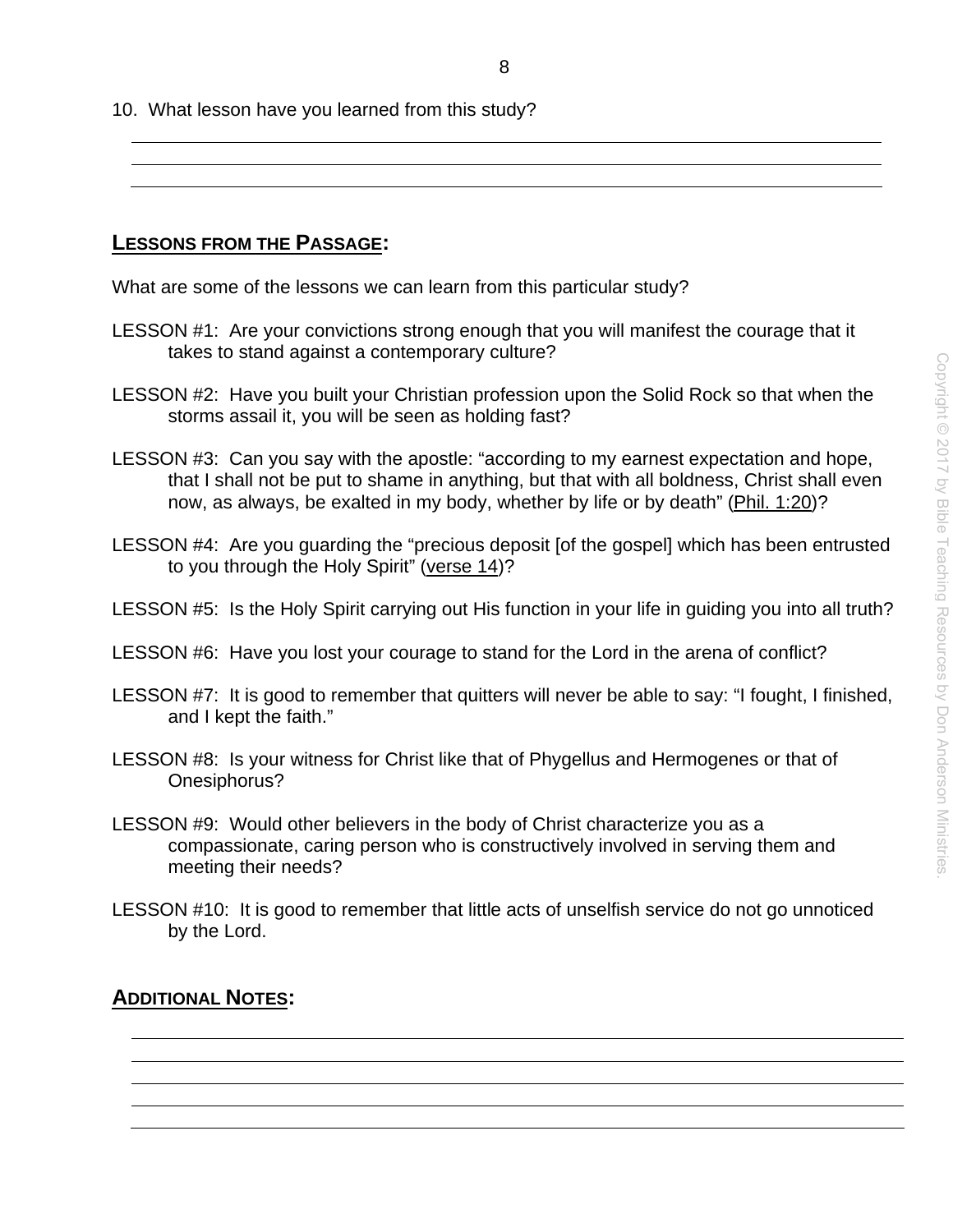# **STEP NUMBER FOUR – LEGACY: WHAT AM I PASSING ON? – 2 TIMOTHY 2:1-7**

9

### **KEY VERSE 2:2** NOTES

 $v. 1$  You therefore, my son, be strong by means of the grace which is in Christ Jesus.

v. 2 And the things you heard from me, in the presence of many witnesses, these things entrust to faithful men, who will be qualified to teach others also.

v. 3 Suffer hardships with me as a good soldier of Christ Jesus.

 $\overline{v}$ . 4 No one engaging in military service is allowing himself to become entangled in civilian pursuits in order that he may please the one who enlisted him as a soldier.

 $v.5$  And if a person is competing in the athletic games, he is not being crowned as the winner unless he competed according to the rules.

v. 6 The hard-working farmer must be the first to receive his share of the crops.

 $\underline{v}$ . 7 Think over what I am saying, for the Lord will give you understanding in all things.

# **QUESTIONS:**

- 1. Read 2 Timothy 2:1-7 and in your own words pull out the main thought of this passage.
- 2. How is Timothy to be strengthened, according to verse 1?
- 3. What is Timothy to do with the message he has heard, according to verse 2?
- 4. What do "good soldiers of Christ Jesus" do in verse 3?
- 5. What do we have to be careful of in verse 4?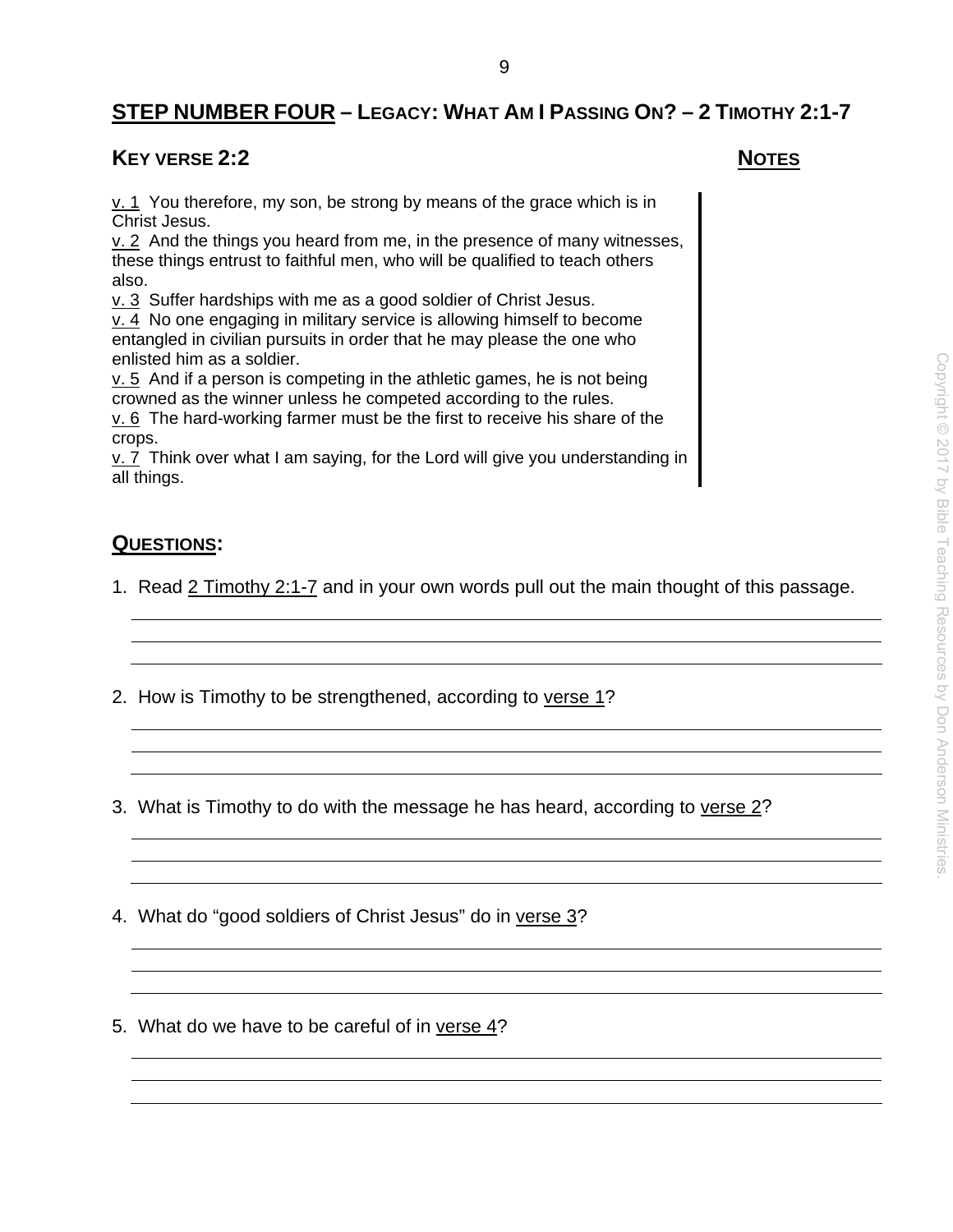- 6. Who are we trying to please in verse 4?
- 7. How must we compete in verse 5, if we are going to win?

8. What illustration does Paul use in verse 6?

- 9. What verse in the study has meant the most to you?
- 10. What lesson have you learned from this study?

#### **LESSONS FROM THE PASSAGE:**

What are some of the lessons we can learn from this particular study?

- LESSON #1: We can get through anything and everything if we are sustained by the strength of His grace.
- LESSON #2: We cannot be victorious by ourselves. We must be dependant upon Him.
- LESSON #3: His strength is there for us in the time of test, trial, and temptation. We will be victorious if we avail ourselves of this resource.
- LESSON #4: What are you doing in your legacy to pass on the great message of the Gospel to the next generation?
- LESSON #5: How about making it a goal to become a faithful man or woman "who will be qualified to teach others also"? (verse 2).
- LESSON #6: Are you prepared to be obedient to Paul's command to Timothy in verse 3: "Suffer hardships with me as a good soldier of Christ Jesus"?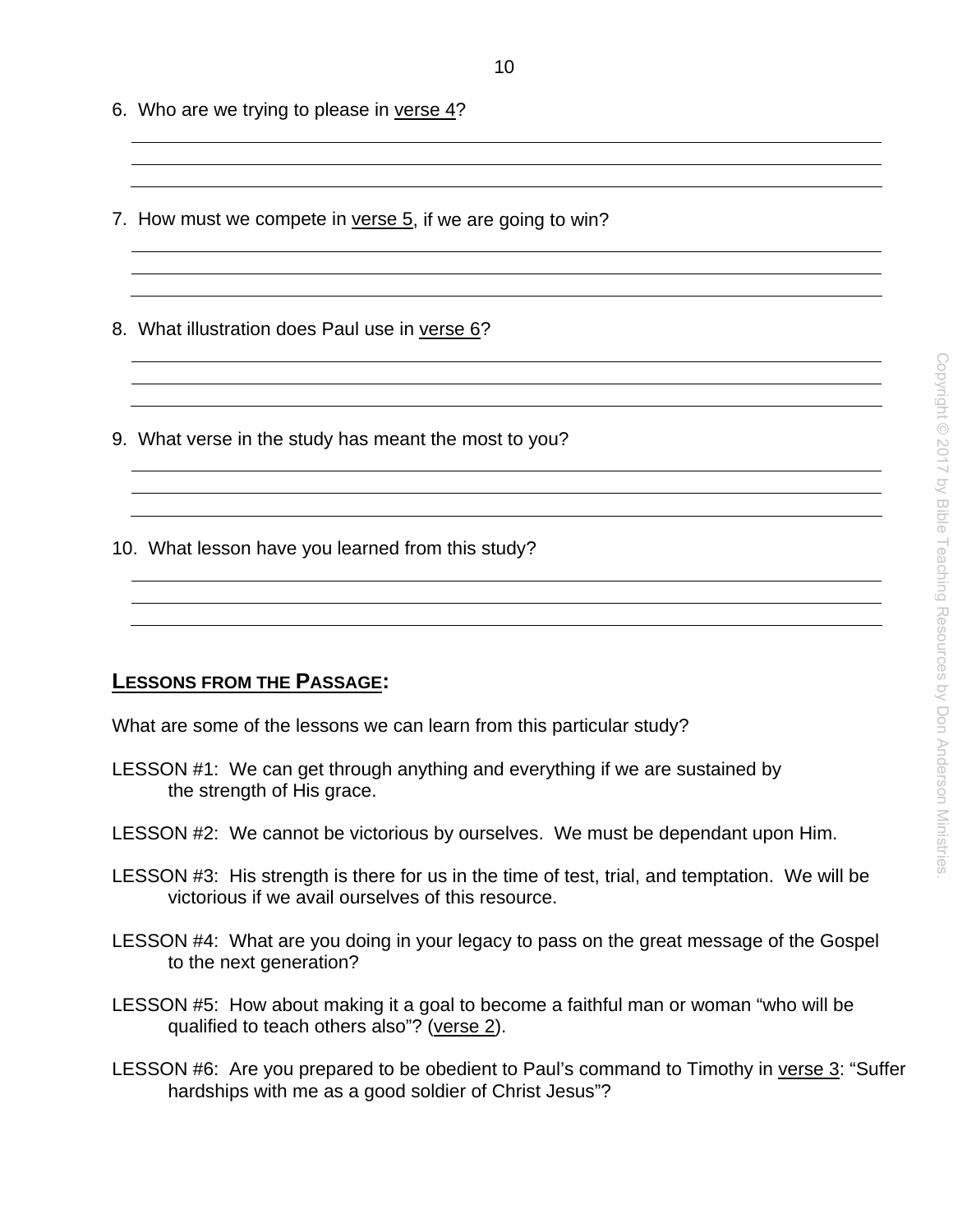- LESSON #7: Are you entangled in "civilian pursuits" that keep you from being a soldier who is pleasing the Lord? (verse 4).
- LESSON #8: Can you say that you want written on your tombstone: forgiven, faithful, fruitful, finisher?
- LESSON #9: Are you sowing seeds on a daily basis in anticipation of a rich harvest?
- LESSON #10: Lord, make me a soldier that is not distracted, an athlete who is running by the rules, and a farmer who is enjoying eating the fruit of his labor.
- LESSON #11: Hard work, discipline, submission, and goals are part and parcel to the normal Christian life.
- LESSON #12: The legacy will come to the soldier with a single focus of pleasing the Lord, to the athlete who is obedient, and to the farmer who prepares and plans.

# **ADDITIONAL NOTES:**

# **STEP NUMBER FIVE – PERSEVERANCE: IN SINGLE-MINDED STEADFASTNESS I WILL STAY THE COURSE – 2 TIMOTHY 2:8-13**

# **KEY VERSE 2:10** NOTES

v. 8 Be keeping in mind Jesus Christ, who has been raised from the dead, descendant of David, according to my gospel.

 $\underline{v}$ . 9 In which sphere of action I am suffering hardship even to the point of imprisonment as a criminal, but the word of God has not been bound.

v. 10 Because of this I am enduring all things for the sake of those who are chosen, in order that they also may obtain the salvation which is in Christ Jesus with eternal glory.

v. 11 Trustworthy is the word: For if we died together with Him, We shall also live together with Him.

v. 12 If we are persevering, we shall also reign with Him; If we shall deny Him, He also will deny us.

 $v. 13$  If we are unfaithful, He is remaining faithful for He is not able to deny Himself.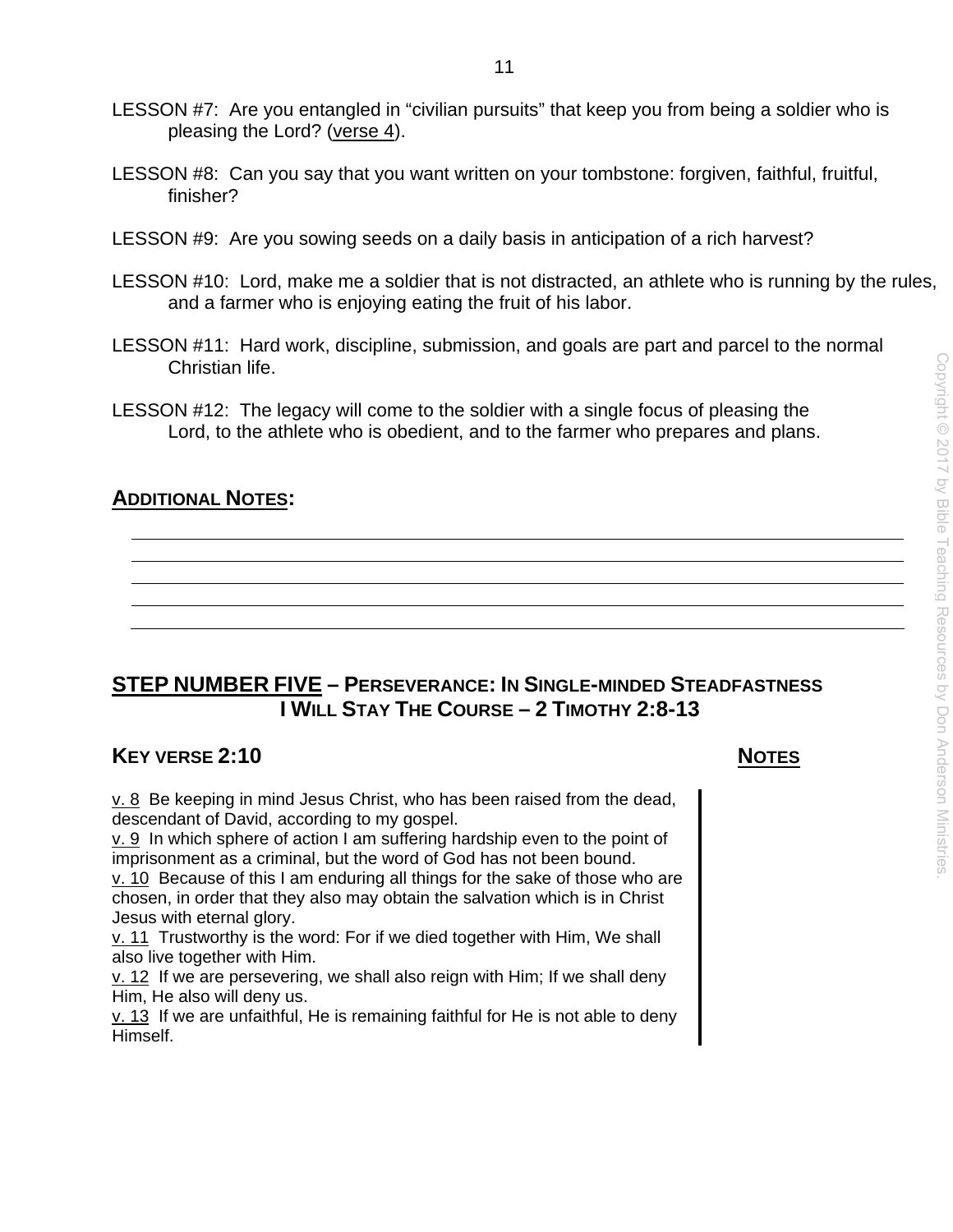- 1. Read 2 Timothy 2:8-13 and in your own words pull out the main thought of this passage.
- 2. What is Timothy asked to do in verse 8?
- 3. What is said about the Word of God in verse 9?
- 4. Why is Paul enduring all the things that he is enduring, according to verse 10?
- 5. What great truth is stated in verse 11?
- 6. What happens if we endure, according to verse 12?
- 7. What happens if we deny Him, according to verse 12?
- 8. What happens if we are unfaithful, according to verse 13?
- 9. What verse in the study has meant the most to you?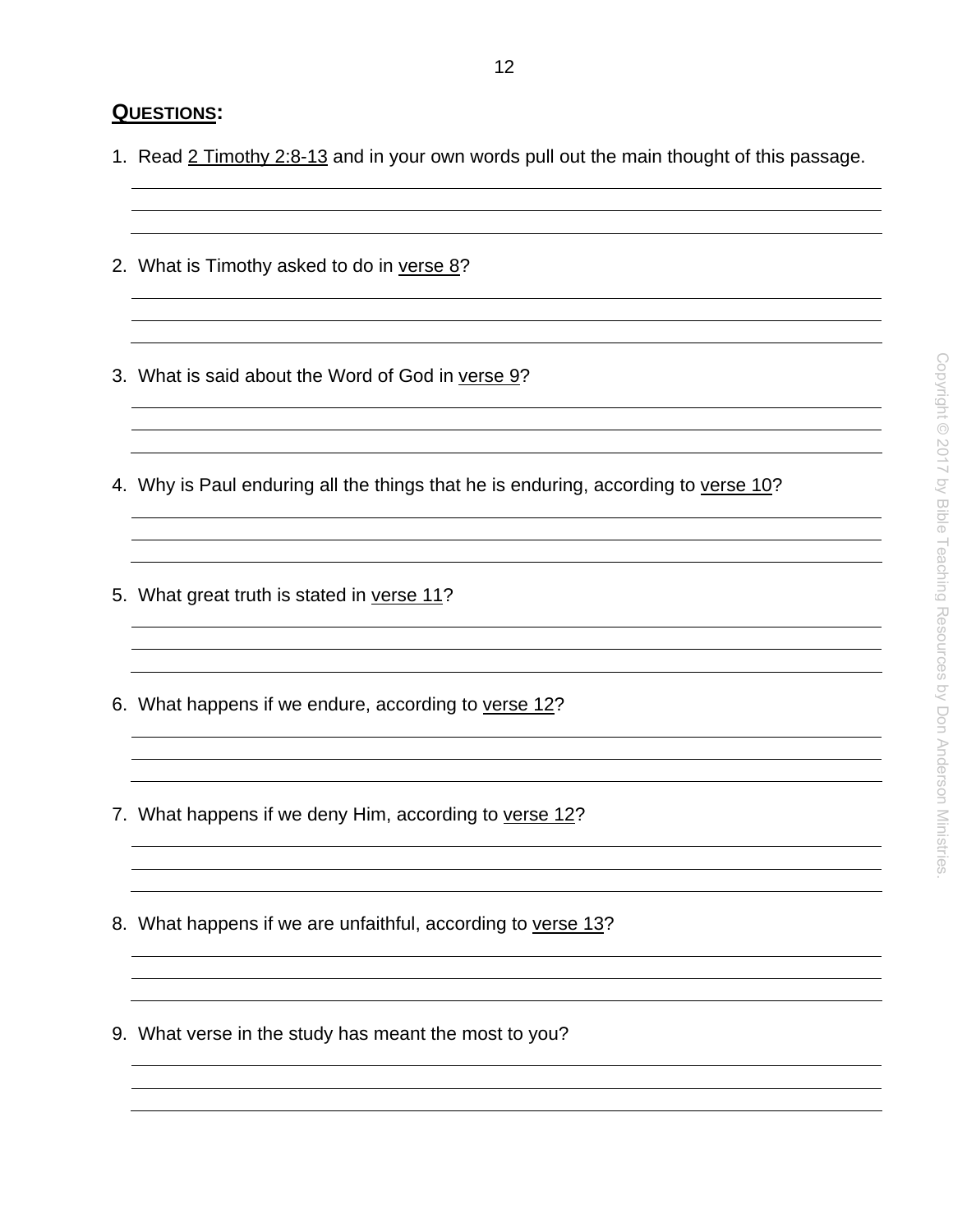10. What lesson have you learned from this study?

#### **LESSONS FROM THE PASSAGE:**

What are some of the lessons we can learn from this particular study?

- LESSON #1: Is Jesus Christ at the center of your thoughts and actions?
- LESSON #2: Is the focus of your life on Christ?
- LESSON #3: Jesus Christ is a living Savior who is alive, available, active, and aware of what is going on in our individual lives.
- LESSON #4: Jesus Christ is the "descendant of David," demonstrating His humanity and His reigning as king (verse 8).
- LESSON #5: Is Jesus Christ a living, bright reality to you?
- LESSON #6: Do you sense His smile of approval on you?
- LESSON #7: Do you have your eyes on the Lord or on your circumstances?
- LESSON #8: You can chain the messenger but you cannot chain the message.
- LESSON #9: Because God is sovereign, the apostle is "enduring all things" (verse 10).
- LESSON #10: Suffering is an integral part of the Father's program for each of us.
- LESSON #11: Salvation is "in Christ Jesus" (verse 10).
- LESSON #12: "For you have died and your life is hidden with Christ in God" (Colossians 3:3).
- LESSON #13: "If we are persevering, we shall also reign with Him" (verse 12).
- LESSON #14: "If we are unfaithful, He is remaining faithful" (verse 13).

# **ADDITIONAL NOTES:**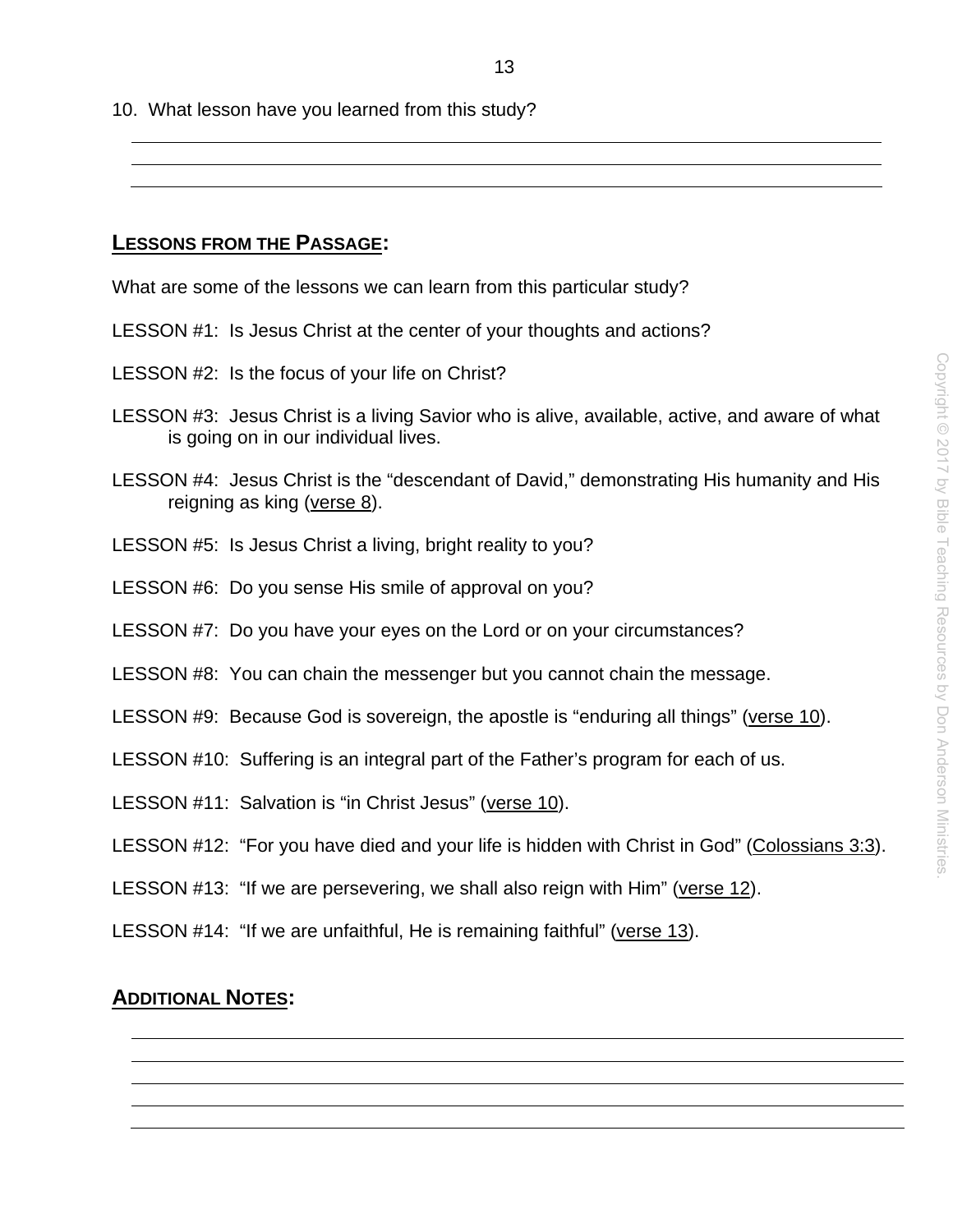# **STEP NUMBER SIX – FOCUSED: THIS ONE THING I DO – 2 TIMOTHY 2:14-19**

# **KEY VERSE 2:15** NOTES

v. 14 These things be reminding them, charging them in the presence of God not to be disputing about words, which results in not even one useful thing, in addition to ruining the ones who are hearing.

v. 15 Make every effort to present yourself to God, approved, as a workman who does not need to be ashamed, guiding the word of truth along a straight path.

v. 16 But be avoiding profane, empty talk; for they will make further progress in ungodliness.

v. 17 And their word will spread as does cancer. Of whom are Hymenaeus and Philetus,

v. 18 who missed the mark concerning the truth, saying that the resurrection has already taken place, and they are upsetting the faith of some.

v. 19 Nevertheless, the firm foundation of God stands, having this inscription: "The Lord knows those who are His, and let everyone who is naming the name of the Lord abstain from wickedness."

# **QUESTIONS:**

1. Read 2 Timothy 2:14-19 and in your own words pull out the main thought of this passage.

14

- 2. What is Timothy asked to do, according to verse 14?
- 3. What is the result of disputing over words, according to verse 14?
- 4. What is Timothy asked to do, according to verse 15?
- 5. What is Timothy asked to do, according to verse 16?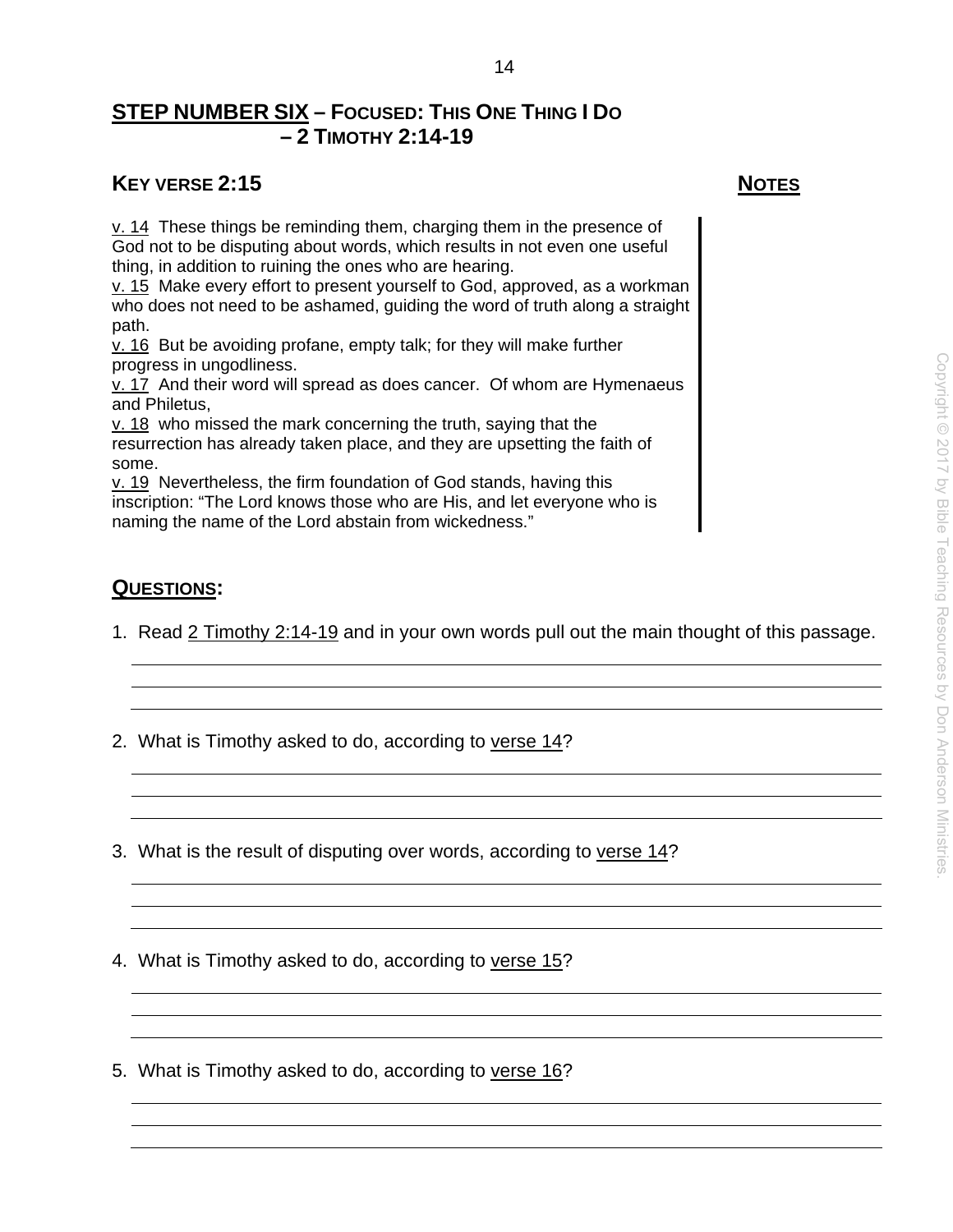- 7. What happens to God's "foundation," according to verse 19?
- 8. What are those who are naming His name supposed to do, according to verse 19?
- 9. What verse in the study has meant the most to you?
- 10. What lesson have you learned from this study?

# **LESSONS FROM THE PASSAGE:**

What are some of the lessons we can learn from this particular study?

- LESSON #1: Do not focus on what was but on what will be.
- LESSON #2: "Do not focus on what you do not have, focus on what you do have and be grateful for it" (Joan Lunden).
- LESSON #3: "The essence of chastity is not the suppression of lust, but the total orientation of one's life towards a goal" (Dietrich Bonhoeffer).
- LESSON #4: Lord, keep me from getting distracted by "disputing about words" (verse 14).
- LESSON #5: Have you ever made a presentation of yourself to God with no strings attached, total commitment without reservation?
- LESSON #6: In order to make a fantastic finish, it is absolutely necessary to be in the "word of truth" on a daily basis (verse 15).
- LESSON #7: It is required that a fantastic finisher is well acquainted with the contents of the Bible before he takes his finals.